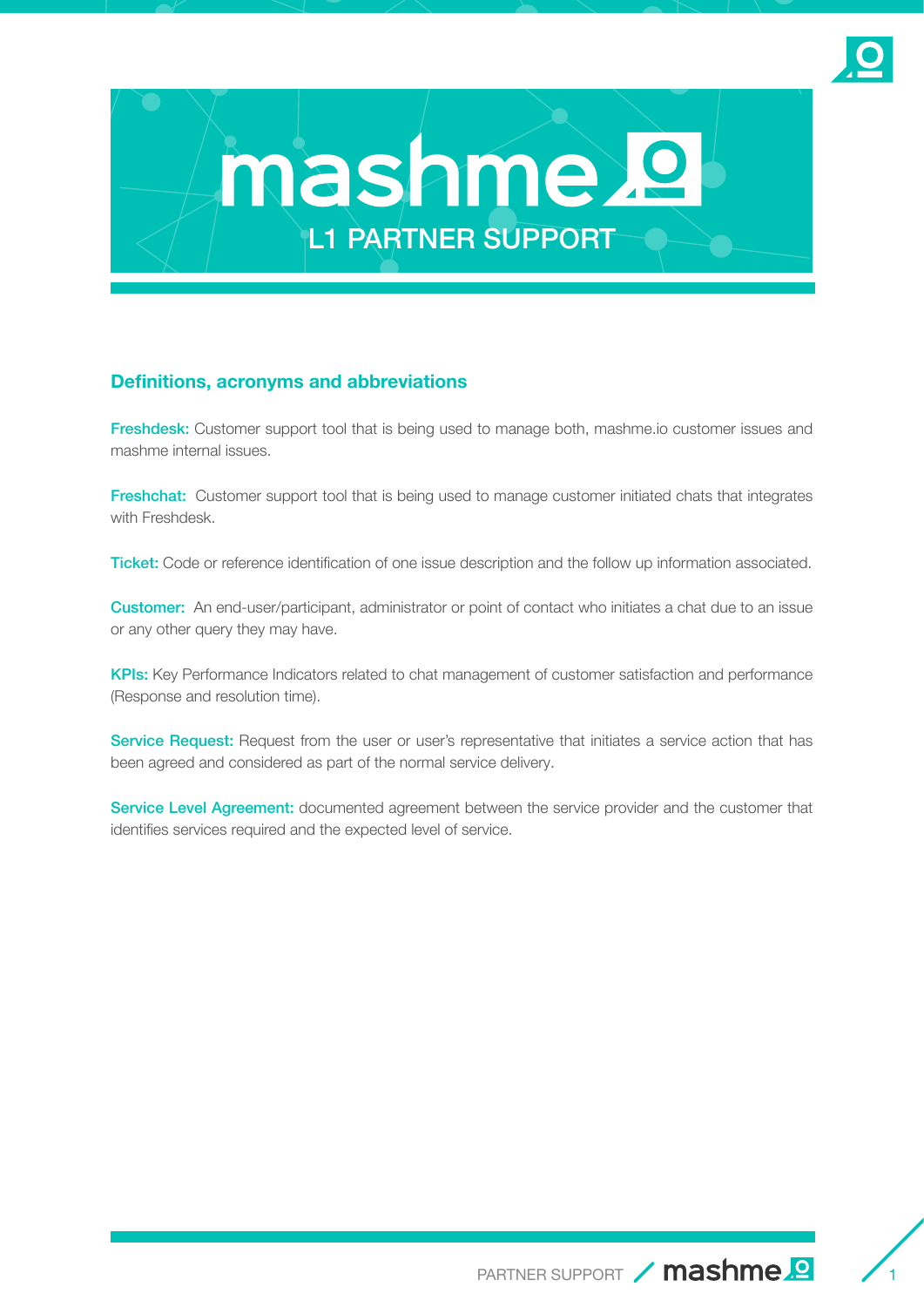# Level 1 Software Support



### Scope of the support

Partners or customer organizations giving Level 1 software support, should provide support to users acting in all the different user roles supported by mashme.io using their existing processes and chat functionality included in the platform.

The following areas are included:

- Participant role Participant view and associated actions.
- Administrator role Accounts and Analytics portal
- Remote/Presenter role Presenter view and associated actions
- Translator role Translator view and associated actions
- Assistant role Assistant view and associated actions

mashme.io will provide specific training to be able to analyze, categorize and prioritize the service requests submitted.

mashme.io will provide an agent account for Freshchat and will implement the necessary routing for only delivering user initiated chats within the supported organization. This agent account will have an associated cost (60\$ per month) that will be passed on to the company providing Level 1 support, which could request to have several chat agent accounts to suit its needs.

mashme.io will provide up-to-date documentation and a repository of troubleshooting and solution articles accessible via the Help Portal.

These elements should assist in identifying and resolving the possible issues that might arise.

#### Common service requests

The common requests submitted by users are the following:

- Platform login access
- Classroom access errors
- test.mashme.io errors
- Audio and video related issues/queries
	- Camera configuration
	- Headset configuration
	- Video feed not present or lost
	- Audio feed not present or lost
- Connection instability
- Accounts portal queries

### mashme.io resources

#### Freshchat

Freschat is the tool used to provide direct chat support for end users, it is integrated in the mashme.io platform.

PARTNER SUPPORT / mashme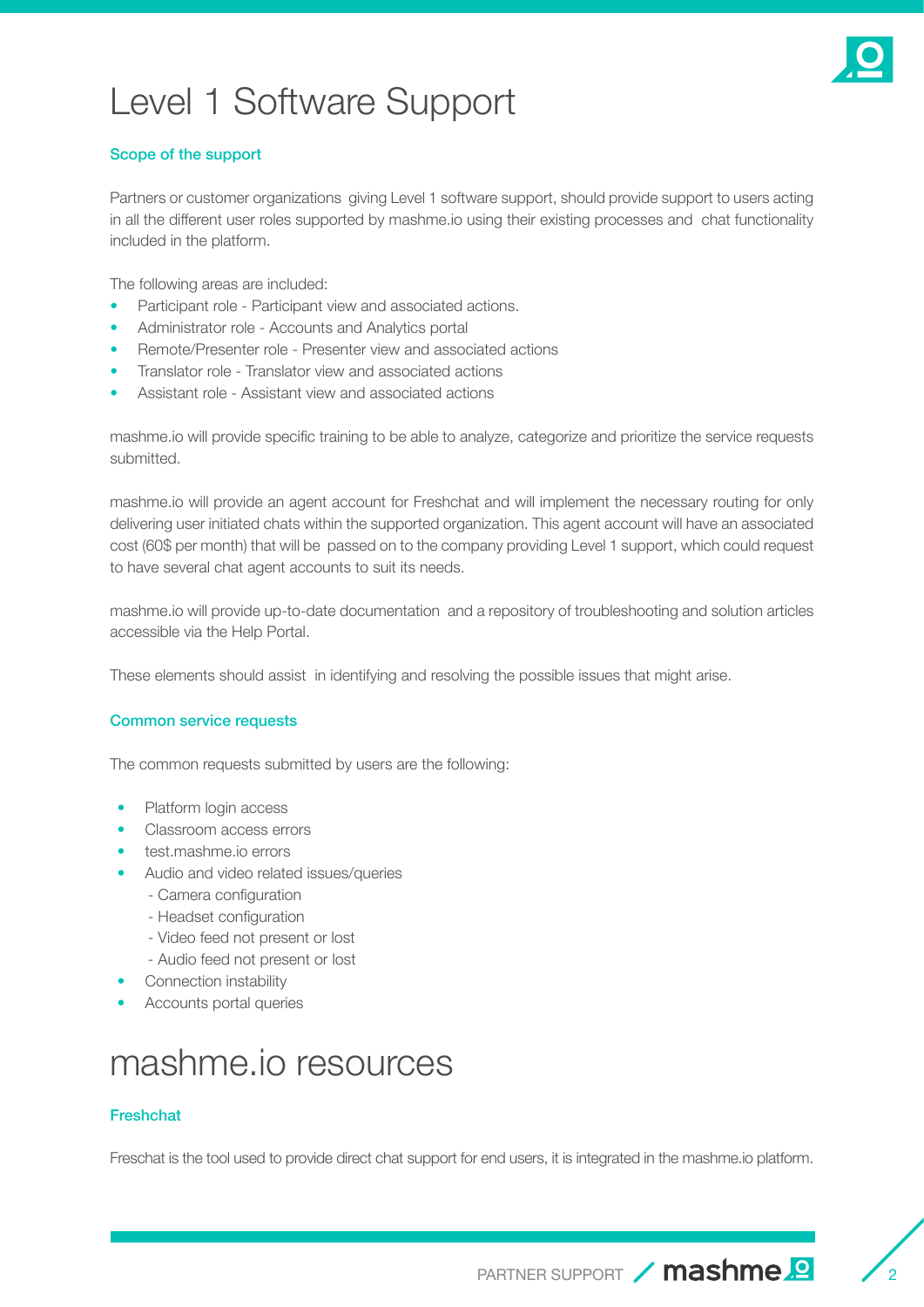

|             | mashme <sup>2</sup>                   |  |
|-------------|---------------------------------------|--|
|             | Message Us                            |  |
|             | Inbox<br>Hello there! Need help? Reac |  |
| <b>FAQs</b> |                                       |  |
|             | test.mashme.io                        |  |
| A           | Administrator                         |  |
| Р           | Presenter                             |  |
|             | Show more categories                  |  |

A user can initiate a chat from the browser interface by clicking in the available bubble in the right hand corner of the screen.

The user is requested to introduce basic information, including their name and email address, and then presented with a set of solutions from the existing Knowledge Base for self-help, and the option of initiating a chat.

If the user clicks in Inbox, the chat iteration will start. First through a conversational bot that would qualify the visit and attempt to provide an answer to the question raised. If a solution cannot be provided or the user would like to chat with a live agent then the chat will be assigned to their organization queue and assigned to any available agent.

The agent then will work with the user, with the options of using canned responses and share articles present in the Knowledge Base.

If the issue cannot be resolved in the chat, the issue should be escalated to the next level of support making use of the option available.

For more information, please refer to the following document. **[HOW TO - Agent Chat Management using Freshchat](https://docs.google.com/document/d/1dPfnTHMAQkUpZBlcZQHjQYYslR4TC0DTsitFjLeherQ/edit#heading=h.m8to6ofy3h57)**

### **Help Portal**

mashme.io help portal has been designed to offer a clear view of the current status of the platform and a repository of the documentation and solution articles created by the support team.

The help portal is available in **[Help Portal](https://help.mashme.io/)**.

If a login has been enabled for a specific email address provided beforehand, the user will be able to get access to restricted materials (support related articles) and log, monitor and update tickets through the portal.

In addition, partners or customer organizations giving Level 1 software support can check the health of the platform via thee System Status section or in **[https://status.mashme.io/]( https://status.mashme.io/)**

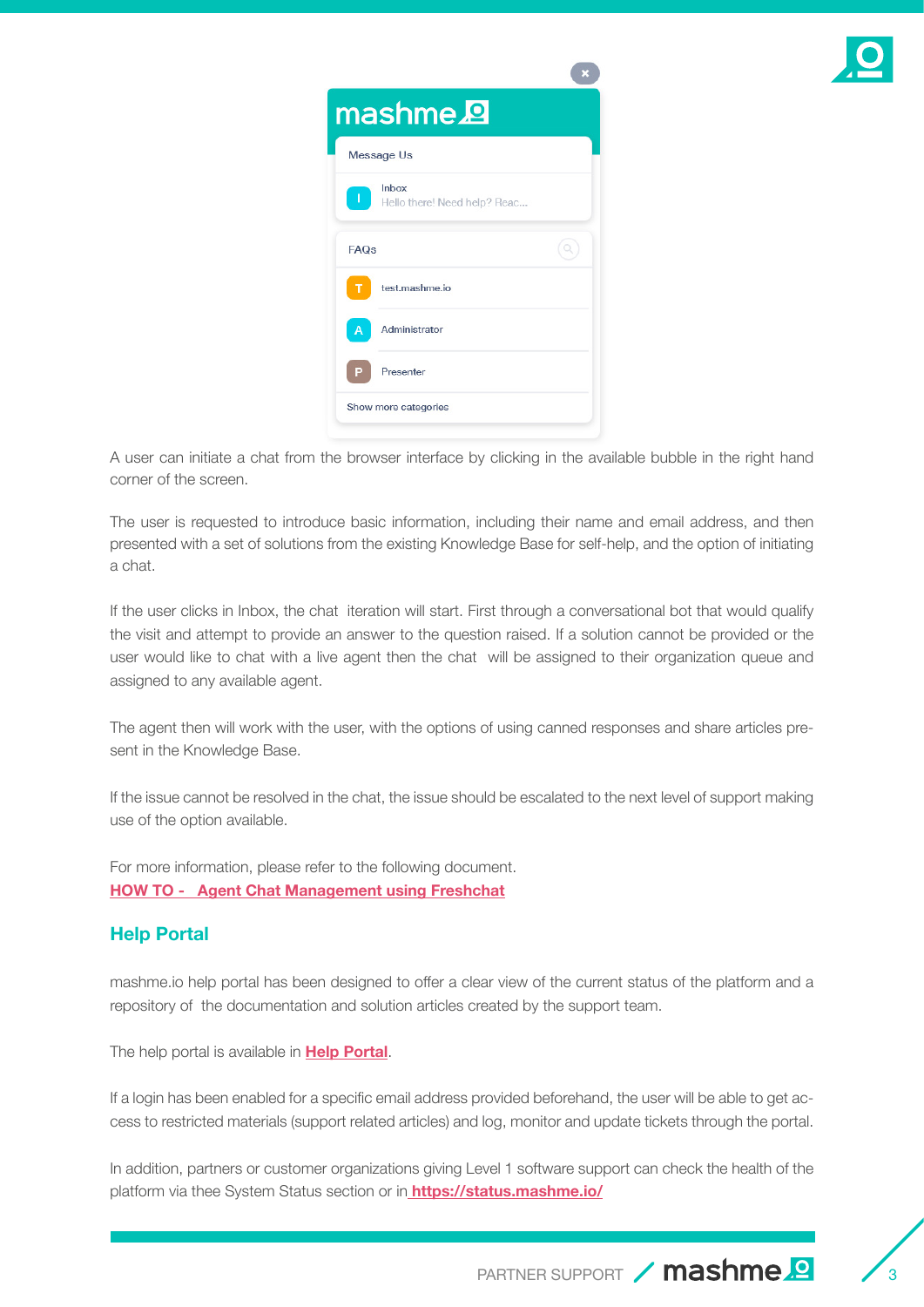

### Escalating an issue into mashme.io

If the issue cannot be resolved or it is of a complex nature the issue should be escalated into mashme.io support.

#### Creating a ticket via email

A new ticket should be created on behalf of the customer, indicating the point of contact throughout the entire duration of the ticket.

The easiest way to raise a ticket is to send an email to **[support@syncrtc.com](mailto:support%40syncrtc.com?subject=)**.

Please include all the necessary information for the mashme.io support team to classify and take action accordingly.

Using the above mentioned method, a ticket will be created automatically and the number communicated to the sender of the email.

#### Creating a Ticket via the Help Portal

After logging into the Help Portal, navigate to the section My Tickets in the landing page.

Click in the Submit a Ticket option and the following form is presented:

| Submit a ticket    |                  |
|--------------------|------------------|
| Requester *        |                  |
| demo@helportal.com |                  |
| Description *      |                  |
|                    |                  |
| + Attach a file    |                  |
|                    | Cancel<br>Submit |

Once completed, press Submit and the ticket will be generated with the mashme.io support team.

#### Information to provide

When escalating a ticket into mashme.io, it is necessary to consider that the more details provided will assist in analyzing, evaluating and resolving the requests.

Any escalation should be accompanied by the escalation from:

**mashme.io [Escalation Form](https://docs.google.com/document/d/1EVMHf4kKGeftyE0zddOm6X_HTgNQ-vtDzXHuIrh1ElI)**

PARTNER SUPPORT / mashme.<sup>2</sup>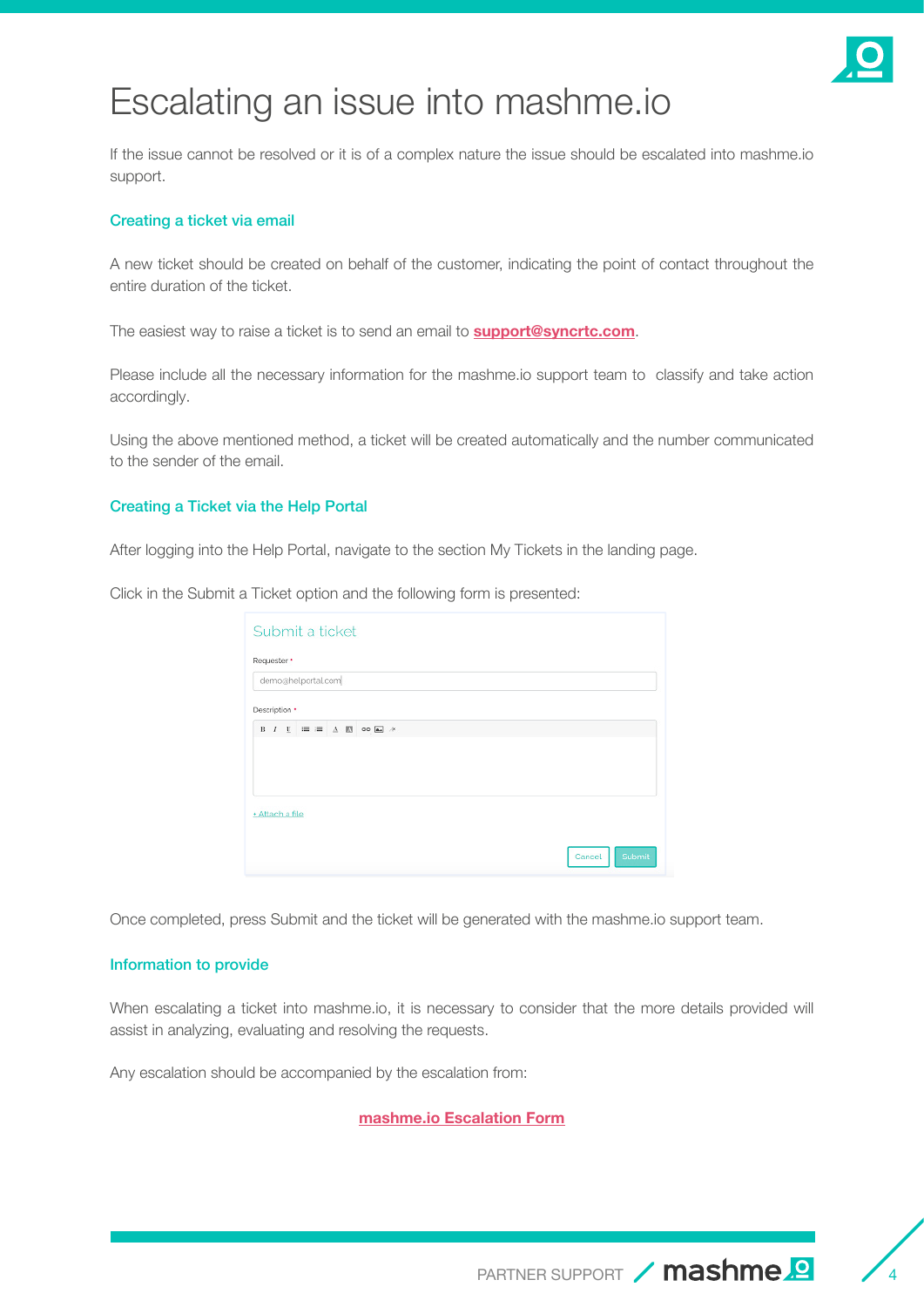

The following information is MANDATORY:

#### Common to all types of requests

- Clear description of the problem
- Clarification on when the issue started
- Clarification on the frequency of the issue
- Troubleshooting made prior to escalating the issue
- Can the issue be reproduced?
	- Yes (Steps-to-reproduce)
	- No (What has been tried?)

#### Participant side

• Recording/screenshot of the issue

#### Presenter side

• Recording/screenshot of the issue

#### Administrator side

- Recording/screenshot of the issue
- What was process was being attempted when the issue was observed

If possible a console log of the browser should be provided in all the above mentioned scenarios.

## Service Level Agreement

mashme.io will use commercially reasonable efforts to make the Services available with a yearly uptime percentage of at least 96% during any given year.

Any unavailability should be notified to mashme.io as soon as the client is aware, and, in any case, in a period no longer than twenty four (24) hours since that moment, (period that will not be considered downtime), so that it may be addressed as soon as possible.

In the eventuality that mashme.io is not able to keep the agreed yearly uptime percentage the Client can ask for service credits calculated as a percentage of the yearly "Support & Maintenance" charges paid by the Client in which the unavailability occurred, in accordance with the schedule below:

| <b>Yearly uptime</b> % (indicative parameters) | Service credit |
|------------------------------------------------|----------------|
| 96-100%                                        | 0%             |
| 90-96%                                         | 10%            |
| less than 90%                                  | 25%            |

The Service Credit shall be credited in accordance with the invoicing and administrative procedures determined by mashme.io in its reasonable discretion. Platform availability can be monitored in the status page **<https://status.mashme.io>**

PARTNER SUPPORT / mashme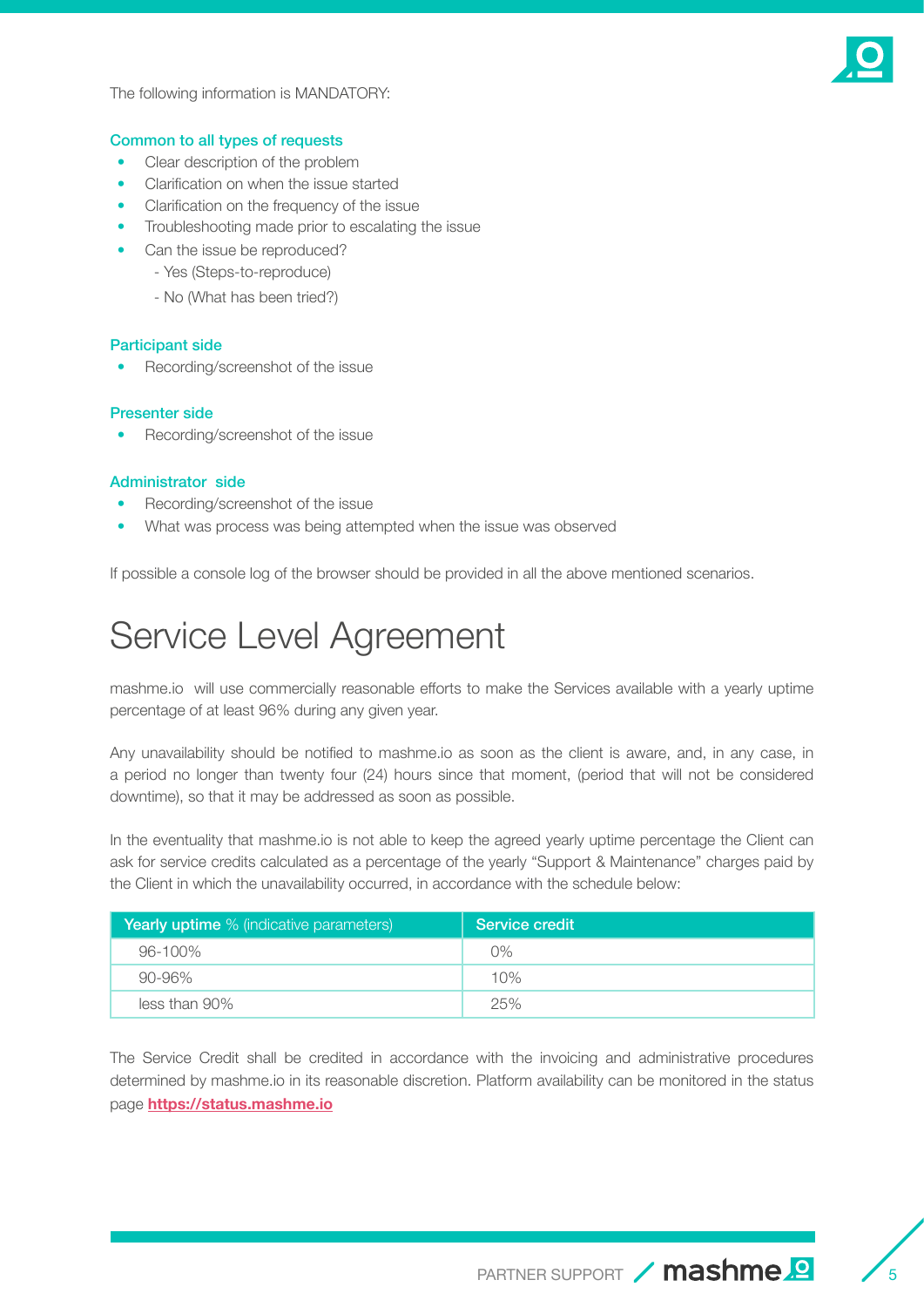

## Events list and criticality classification

| <b>PRIORITY</b> | <b>DESCRIPTION</b>                                                                                                                                                                                                                                                                                                                         | <b>TARGET RESPONSE</b>                      | <b>TARGET RESOLUTION</b><br><b>OR WORKAROUND</b>                                              |
|-----------------|--------------------------------------------------------------------------------------------------------------------------------------------------------------------------------------------------------------------------------------------------------------------------------------------------------------------------------------------|---------------------------------------------|-----------------------------------------------------------------------------------------------|
| <b>Critical</b> | - It causes interruption or dysfunction in the<br>services and / or processes that result in a<br>complete inoperability of the system or a<br>module or main functionality of the system in<br>the production environments.                                                                                                               | Within 1 hour since<br>SyncRTC is informed  | Within 4 hours since<br>SyncRTC is informed                                                   |
|                 | - The Event prevents the functionality or<br>operation of the critical service and there are<br>no alternative means to carry out the activity.<br>- Incidents that affect critical services and /<br>or that prevent the normal operation of an<br>application for a relevant user environment<br>(more than 50% users of the operation). |                                             |                                                                                               |
|                 | - Non-resolution represents a security risk<br>or impacts the business continuity of the<br>Customer and / or third parties or breach by<br>the Customer with regulatory bodies.                                                                                                                                                           |                                             |                                                                                               |
| High            | Partial loss of service: the platform does not<br>work for everyone (more than 50% of the<br>users) all the time and there are no alternative<br>means to carry out the activity.                                                                                                                                                          | Within 4 hours since<br>SyncRTC is informed | Within 8 hours since<br>SyncRTC is informed                                                   |
| <b>Normal</b>   | Intermittent loss of service: the platform<br>does not work for everyone (less than 50%<br>of the users) from time to time, but there are<br>alternative means to carry out the activity.                                                                                                                                                  | Within 8 hours since<br>SyncRTC is informed | Within 72 hours since<br>SyncRTC is informed                                                  |
| Low             | Information and/or request for change; events<br>that do not affect functionality of the services<br>and/or affecting less than 10% of the users.                                                                                                                                                                                          | Within 2 days since<br>SyncRTC is informed  | Once the fix target build<br>has been defined, it will<br>be communicated to the<br>customer. |

Events not solved within the aforementioned periods will give rise to the penalties and/or consequences described within the corresponding main agreement between SyncRTC and the Customer.

PARTNER SUPPORT  $/$  mashme.<sup>2</sup>